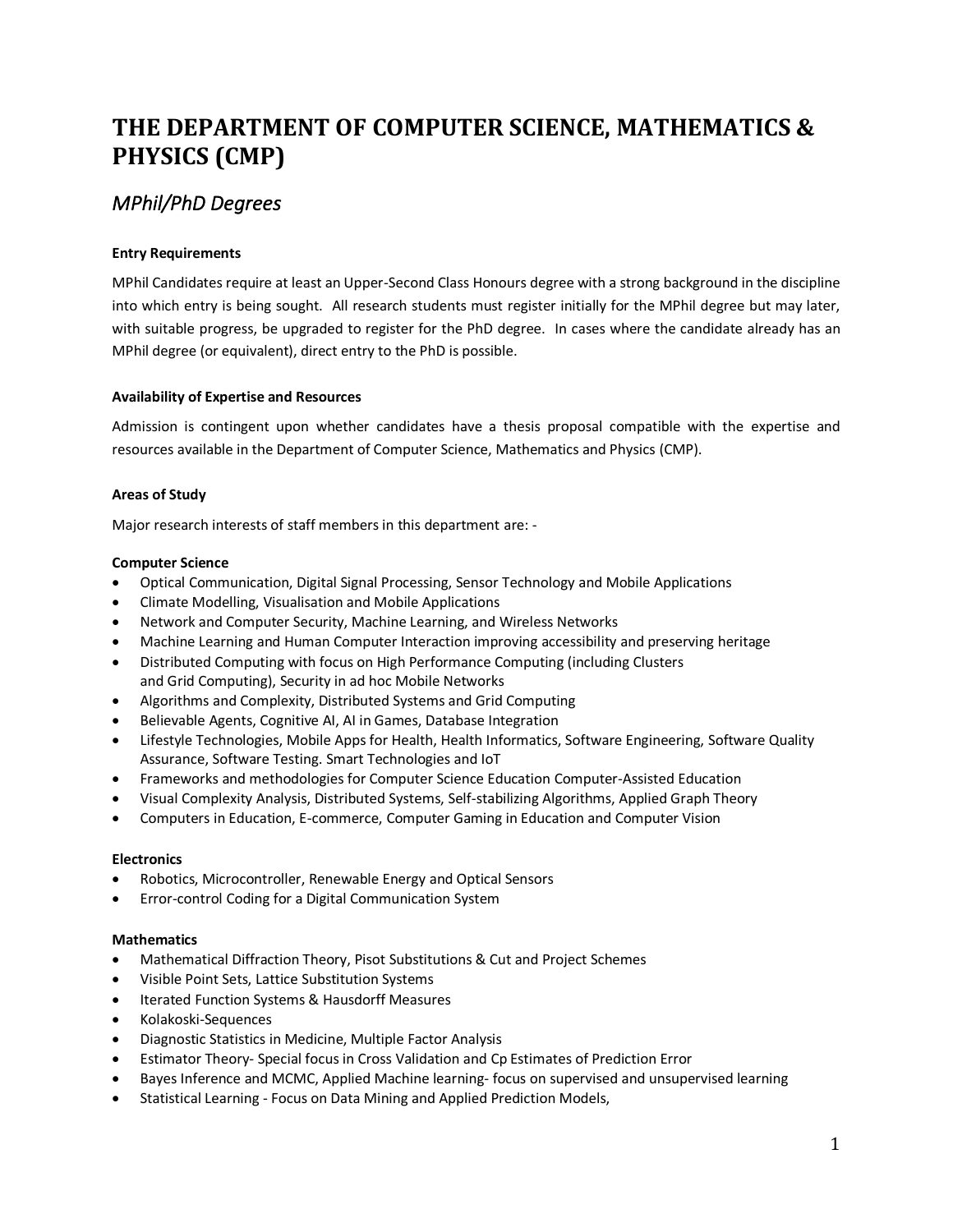- Penalized regression Special focus on datasets with high attrition rates.
- Design and Analysis of Experiments, Dimension Reduction Special focus on High Dimensional Data.
- Structural Equation Modelling, Martingales.
- Mathematical Statistics, Lasso Regression

# **Physics**

- Electro-optical properties of Liquid Crystals and Liquid Crystal Polymer blends, Control Electronics, Improving Solar Cell efficiency
- Statistical Mechanics. Phase transitions applied to Biological systems and evolution. Analytical &
- Computational works
- Renewable Energy Technologies
- Fluid Mechanics

# **Meteorology**

- Numerical Weather Prediction
- Aerosols and Air Quality
- Tropical Meteorology
- Hydro-meteorology
- Statistical Forecasting
- Remote Sensing
- Short and Long-term Forecasting
- Climate Variability
- Climate Change

# **Course of Study**

Students in the MPhil and PhD degree programmes are required to successfully:

- 1. Complete a minimum of six credits of coursework for MPhil/nine credits of coursework for PhD,
- 2. Present seminars (2 for MPhil/3 for PhD), and
- 3. Submit a thesis.

# **Courses**

Students in the MPhil and PhD degree programmes should discuss with their Supervisor suitable courses which would satisfy the credit requirements. Courses should be completed in the first year.

# **Compulsory Seminar Presentations**

For each seminar, candidates are required to write and present a paper to be photocopied and distributed beforehand on a topic arising out of their research, as well as to field questions put to them afterwards.

# **Thesis**

Candidates are required to present and defend a Thesis of acceptable scope and qualify for the degree. The Thesis must follow the guidelines set out in the University's Thesis guide.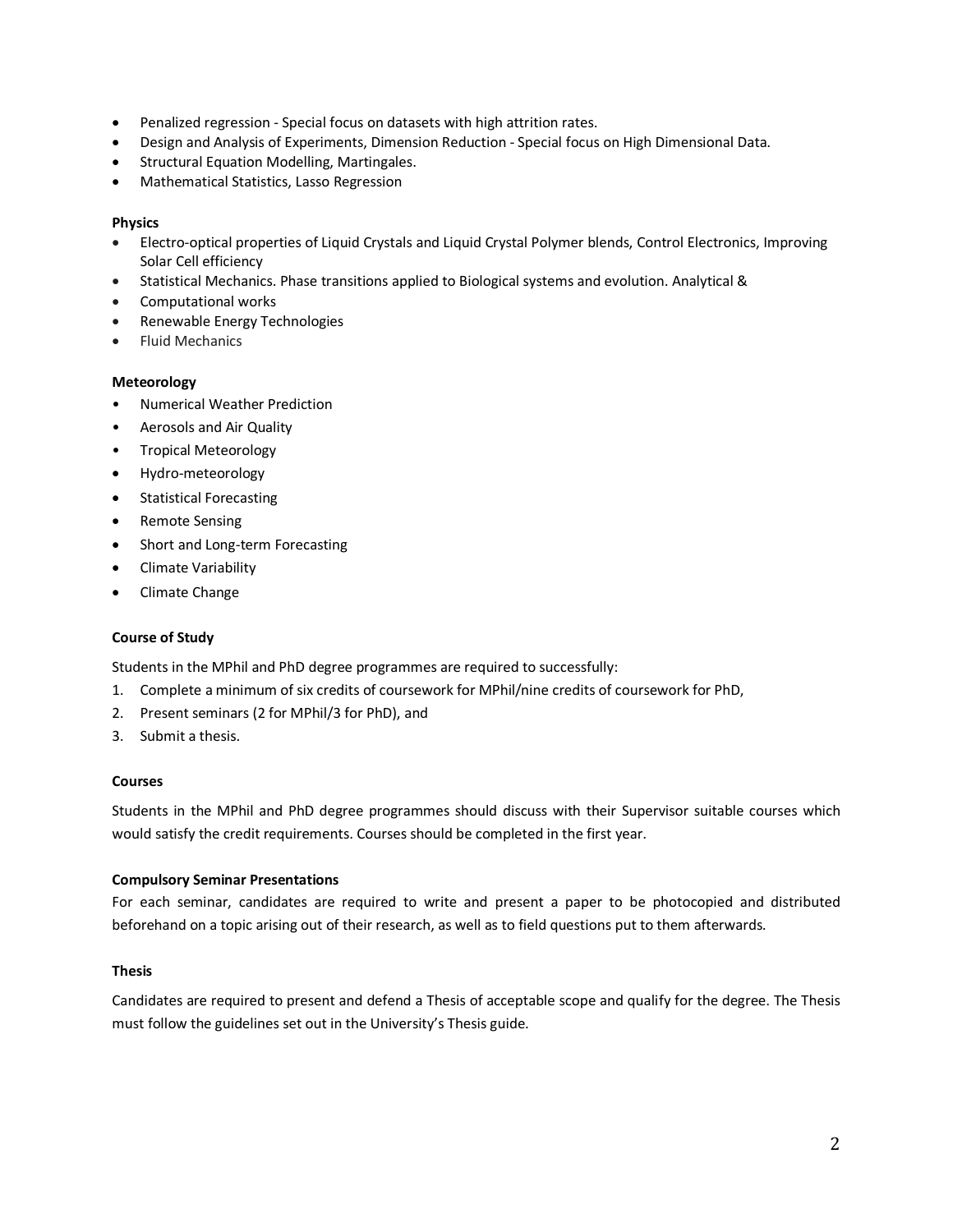### **Award of the Degree**

The successful completion of the required coursework, the compulsory Seminar presentations and the Thesis will lead to the award of the Degree.

# **LIST OF COURSES**

# **Compulsory for All Students**

FPAS 6000 Scientific Literature Review

### **Available to All Students as necessary**

| <b>FPAS 6010</b> | <b>Basic Statistics for Graduates</b> |
|------------------|---------------------------------------|
| <b>FPAS 6020</b> | Writing a Scientific Paper            |
| <b>FPAS 6030</b> | <b>Research Methods</b>               |

### **Compulsory for All Students depending on their Programme**

| GRSM 6001        | MPhil Research Seminar 1      |
|------------------|-------------------------------|
| GRSM 6002        | MPhil Research Seminar 2      |
|                  |                               |
| COMP 6000        | <b>MPhil Computer Science</b> |
| <b>ELET 6000</b> | <b>MPhil Flectronics</b>      |
| <b>MATH 6002</b> | <b>MPhil Mathematics</b>      |
| <b>METE 6900</b> | <b>MPhil Meteorology</b>      |
| <b>PHYS 6000</b> | <b>MPhil Physics</b>          |
|                  |                               |
| GRSM 8001        | <b>PhD Research Seminar 1</b> |
| GRSM 8002        | PhD Research Seminar 2        |
| GRSM 8003        | PhD Research Seminar 3        |
|                  |                               |
| COMP 8000        | <b>PhD Computer Science</b>   |
| <b>ELET 8000</b> | <b>PhD Flectronics</b>        |
| MATH 8000        | <b>PhD Mathematics</b>        |
| <b>METE 8000</b> | PhD Meteorology               |
| <b>PHYS 8000</b> | <b>PhD Physics</b>            |
|                  |                               |

Research Students may also be permitted (with the approval of their Supervisor) to take courses from other offerings within the Faculty.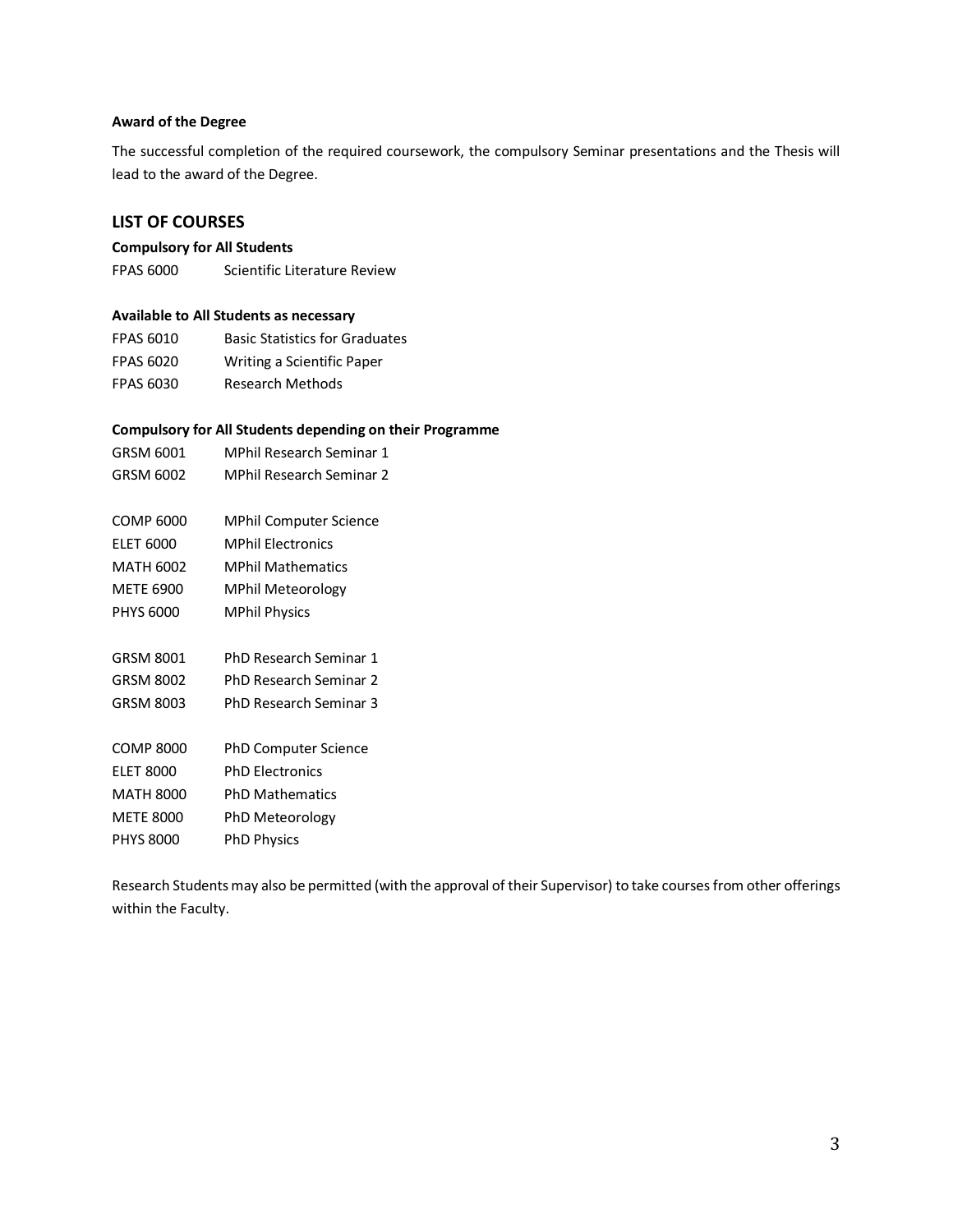# COURSE DESCRIPTIONS

**Courses are listed here in alphanumeric order by Course Code – i.e. Subject Code followed by Course Number. Descriptions for all Subject codes are given in the next section.** 

**COURSE CODE: COMP 6000 TITLE: MPhil Computer Science CREDITS: 0**

#### **Description**

Students are required to register for this section every semester and are expected to produce a thesis of approximately 50,000 words under the supervision of a member of Faculty.

**Assessment** Pass/Fail

**COURSE CODE: COMP 8000 TITLE: PhD Computer Science CREDITS: 0**

### **Description**

Students are required to register for this section every semester and are expected to produce a thesis of approximately 80,000 words under the supervision of a member of Faculty.

# **Assessment**

Pass/Fail

**COURSE CODE: ELET6000 TITLE: MPhil Electronics CREDITS: 0**

### **Description**

Students are required to register for this section every semester and are expected to produce a thesis of approximately 50,000 words under the supervision of a member of Faculty.

# **Assessment**

Pass/Fail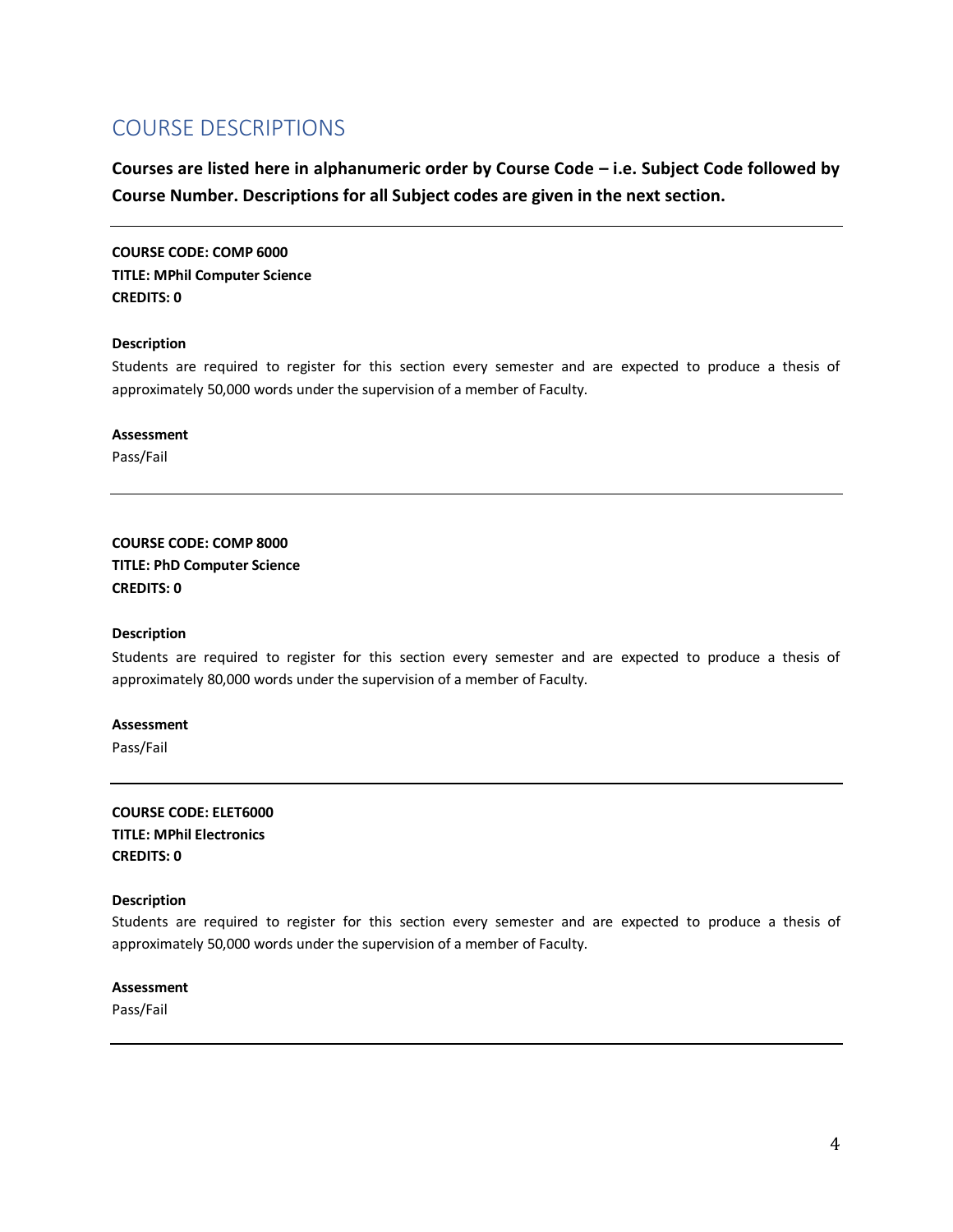# **COURSE CODE: ELET 8000 TITLE: PhD Electronics CREDITS: 0**

### **Description**

Students are required to register for this section every semester and are expected to produce a thesis of approximately 80,000 words under the supervision of a member of Faculty.

#### **Assessment**

Pass/Fail

# **COURSE CODE: FPAS 6000 TITLE: Scientific Literature Review CREDITS: 3**

#### **Description**

The course will formally teach MPhil and PhD students how to prepare an extensive review of the literature pertaining to a scientific topic. This will guide students on how to study and evaluate the literature on a given topic and write a comprehensive essay on it. The course will also demonstrate the use of pertinent search engines, discipline-specific traditional reference sources, as well as software for managing reference lists and creating bibliographies.

#### **Assessment**

Pass/Fail based on satisfactory attendance at the lectures and computer laboratory classes and on the adequacy of the written literature review and research proposal.

# **COURSE CODE: FPAS 6010 TITLE: Basic Statistics for Graduates CREDITS: 3**

#### **Description**

This course will acquaint postgraduate students that have not majored in Mathematics or Statistics with the fundamental ideas of modern applied statistic and provide an opportunity for the students to use a computer language in the study of this subject.

This course will be one of the course options for the postgraduate research students in the Faculty of Science and Technology. Students in Science and Technology outside BSc in Mathematics are not required to take Statistics courses in their undergraduate studies. This course then provides these students with basic statistical knowledge/skills needed for their research which they would not have had previous knowledge of.

#### **Assessment**

50% Coursework; 50% Final Examination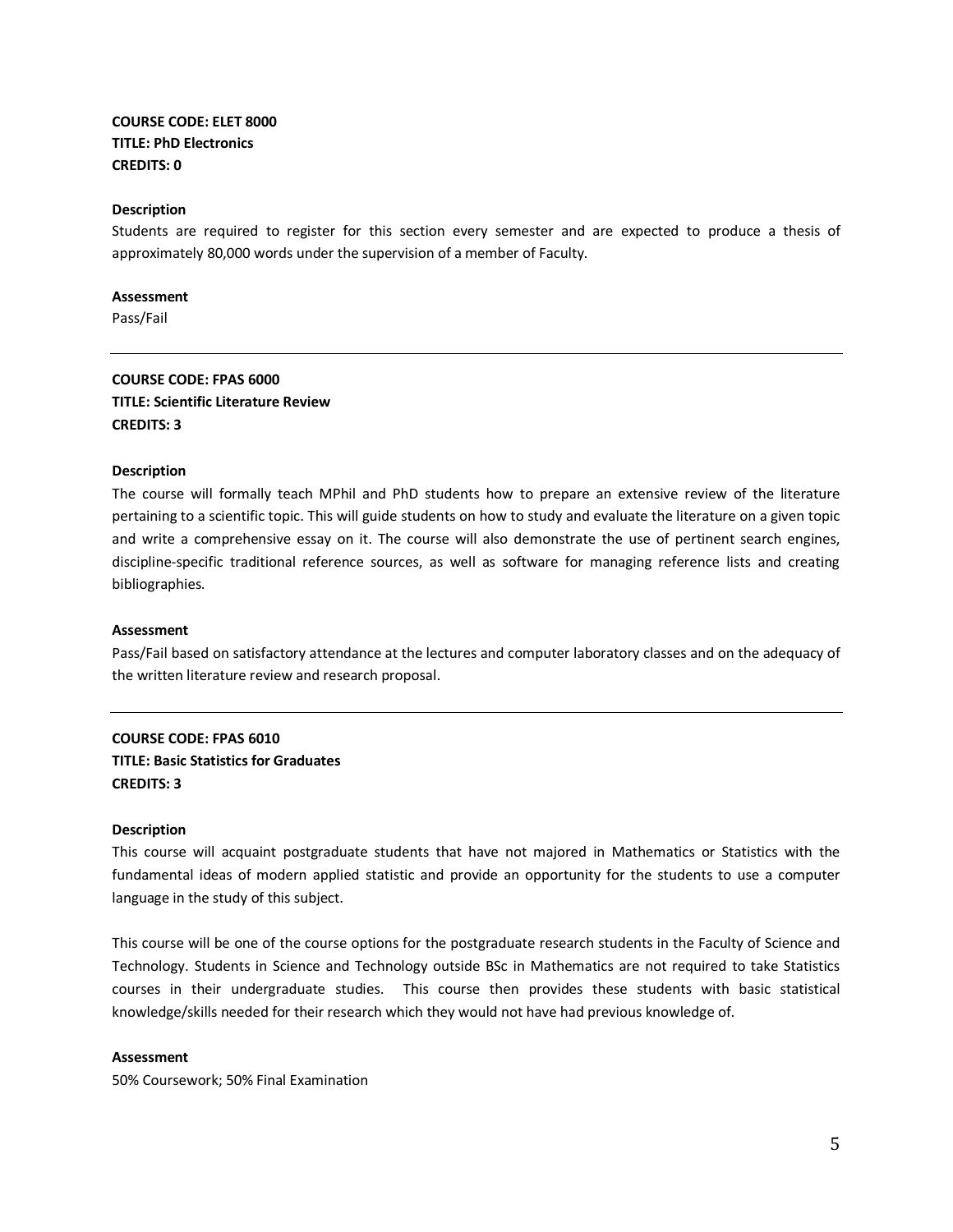# **COURSE CODE: FPAS 6020 TITLE: Writing a Scientific Paper CREDITS: 3**

#### **Description**

This course is a "How to" type. It will equip MPhil and PhD postgraduate students with the knowledge, skills and experience to enable them to write a scientific paper from their own results. More importantly, this course is a guide to the steps in the process of writing clear and effective scientific papers. The evaluation is based on the scientific paper produced at the end of the course.

This course is one of the course options for the postgraduate students in the Faculty of Science and Technology and is available to all **research** postgraduates. The Scientific Literature Review course focuses on developing the literature review needed for the thesis. This course will support and equip the postgraduate students with the knowledge, skills and practical experience to enable them to write a complete scientific article that can be potentially submitted to a refereed journal for publication. If students do not have results/data at the time of enrollment of the course, raw data can be provided for them by their individual supervisor.

#### **Assessment**

100% Coursework

**COURSE CODE: FPAS 6030 TITLE: Research Methods CREDITS: 3** 

#### **Description**

This course introduces postgraduate students to the basic ideas about conduction research. Students will learn methods for reading technical papers, selecting research topics, devising research questions, planning research, project management and ethics. The evaluation is based on the assignments throughout the course and a final project report and presentation.

This course is available to all **research** postgraduates in the Faculty of Science & Technology. These courses help to provide the students with the knowledge, skills and practical experience to develop and manage their research. Conceptualizing and implementing novel research can be an overwhelming task. Postgraduate students are more often just injected into current research interest of their supervisor. The student is unaware of what was involved in getting the project started from conceptualizing idea, designing the research question, designing the experiments to best answer the questions, ethical research standards, and project management.

#### **Assessment**

100% Coursework

**COURSE CODE: GRSM 6001 (common to all MPhil students) TITLE: MPhil Research Seminar 1 CREDITS: 0**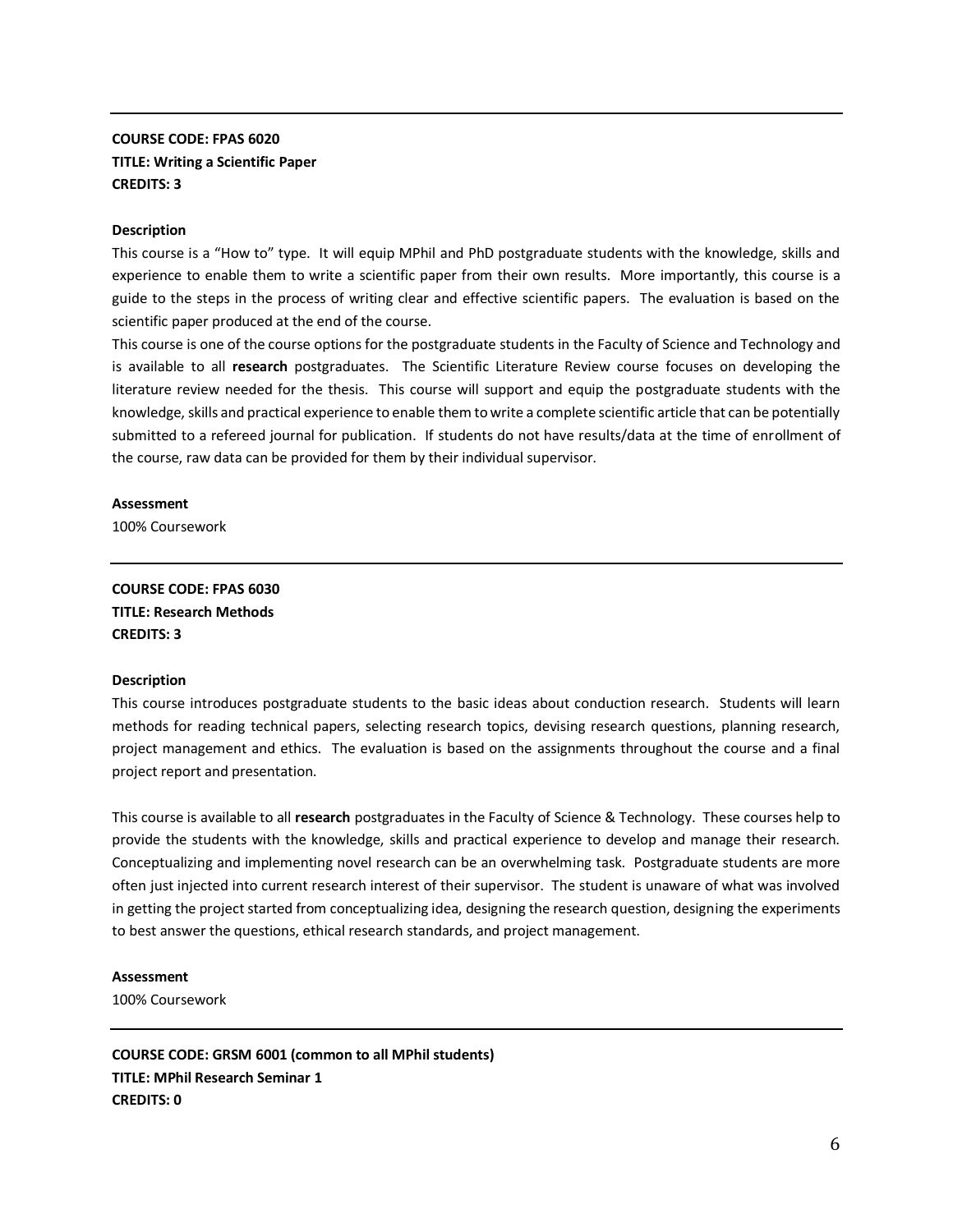#### **Description**

This is the first of two research seminars to be presented by the MPhil student.

### **Assessment**

Pass/Fail

**COURSE CODE: GRSM 6002 (common to all MPhil students) TITLE: MPhil Research Seminar 2 CREDITS: 0**

#### **Description**

This is the second of two research seminars to be presented by the MPhil student.

#### **Assessment**

Pass/Fail

**COURSE CODE: GRSM 8001 (common to all PhD students) TITLE: PhD Research Seminar 1 CREDITS: 0**

#### **Description**

This course is the first of three research seminars to be presented by the PhD student.

#### **Assessment**

Pass/Fail

**COURSE CODE: GRSM 8002 (common to all PhD students) TITLE: PhD Research Seminar 2 CREDITS: 0**

#### **Description**

This is the second of three research seminars to be presented by the PhD student.

# **Assessment**

Pass/Fail

**COURSE CODE: GRSM 8003 (common to all PhD students) TITLE: PhD Research Seminar 3 CREDITS: 0**

#### **Description**

This is the last of three research seminars to be presented by the PhD student.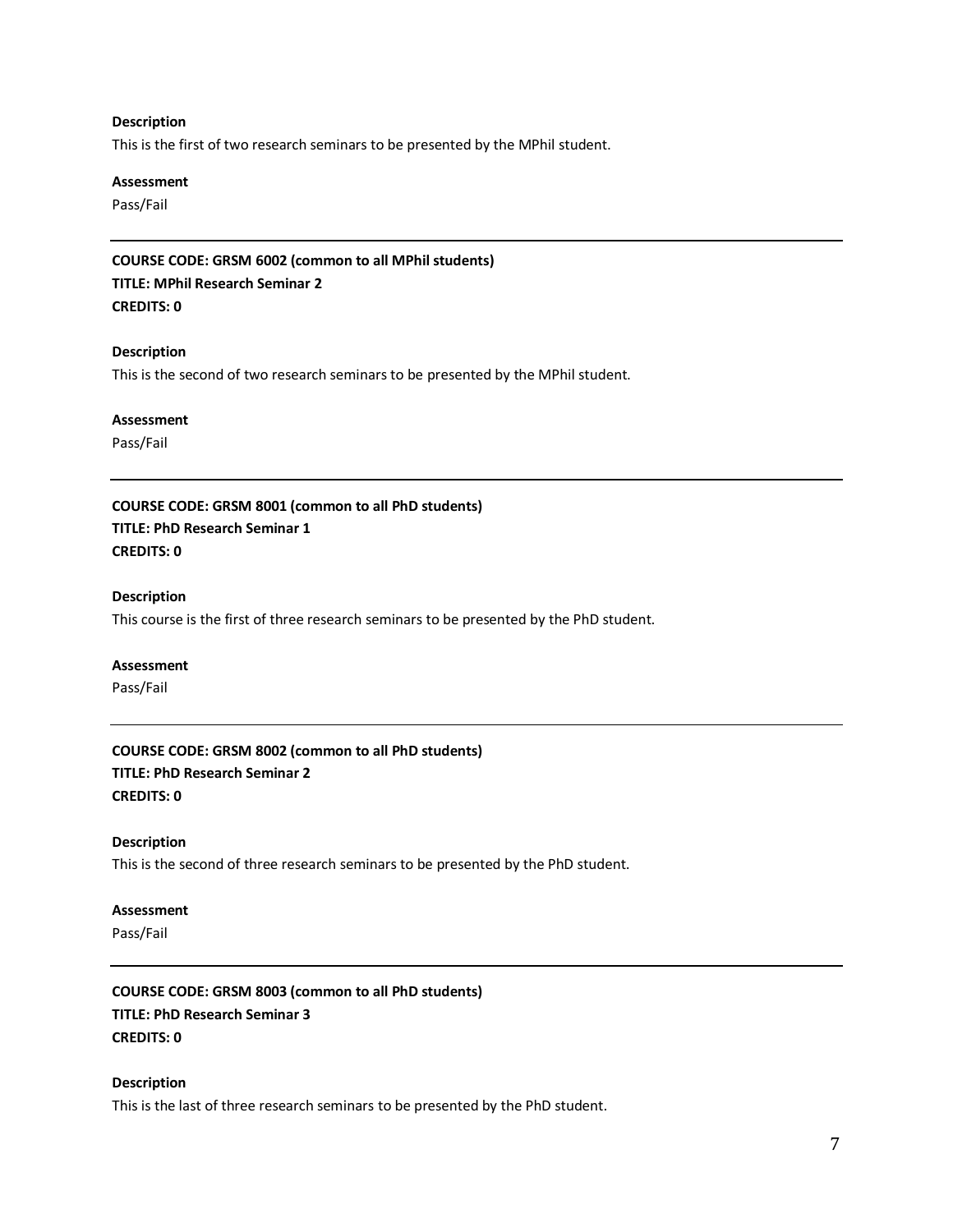### **Assessment**

Pass/Fail

# **COURSE CODE: MATH 6002 TITLE: MPhil Mathematics CREDITS: 0**

### **Description**

Students are required to register for this section every semester and are expected to produce a thesis of approximately 50,000 words under the supervision of a member of Faculty.

### **Assessment**

Pass/Fail

**COURSE CODE: MATH 8000 TITLE: PhD Mathematics CREDITS: 0**

# **Description**

Students are required to register for this section every semester and are expected to produce a thesis of approximately 80,000 words under the supervision of a member of Faculty.

#### **Assessment**

Pass/Fail

# **COURSE CODE: METE 6900 TITLE: MPhil Meteorology CREDITS: 0**

# **Description**

Students are required to register for this section every semester and are expected to produce a thesis of approximately 50,000 words under the supervision of a member of Faculty.

# **Assessment** Pass/Fail

**COURSE CODE: METE 8000 TITLE: PhD Meteorology CREDITS: 0**

# **Description**

Students are required to register for this section every semester and are expected to produce a thesis of